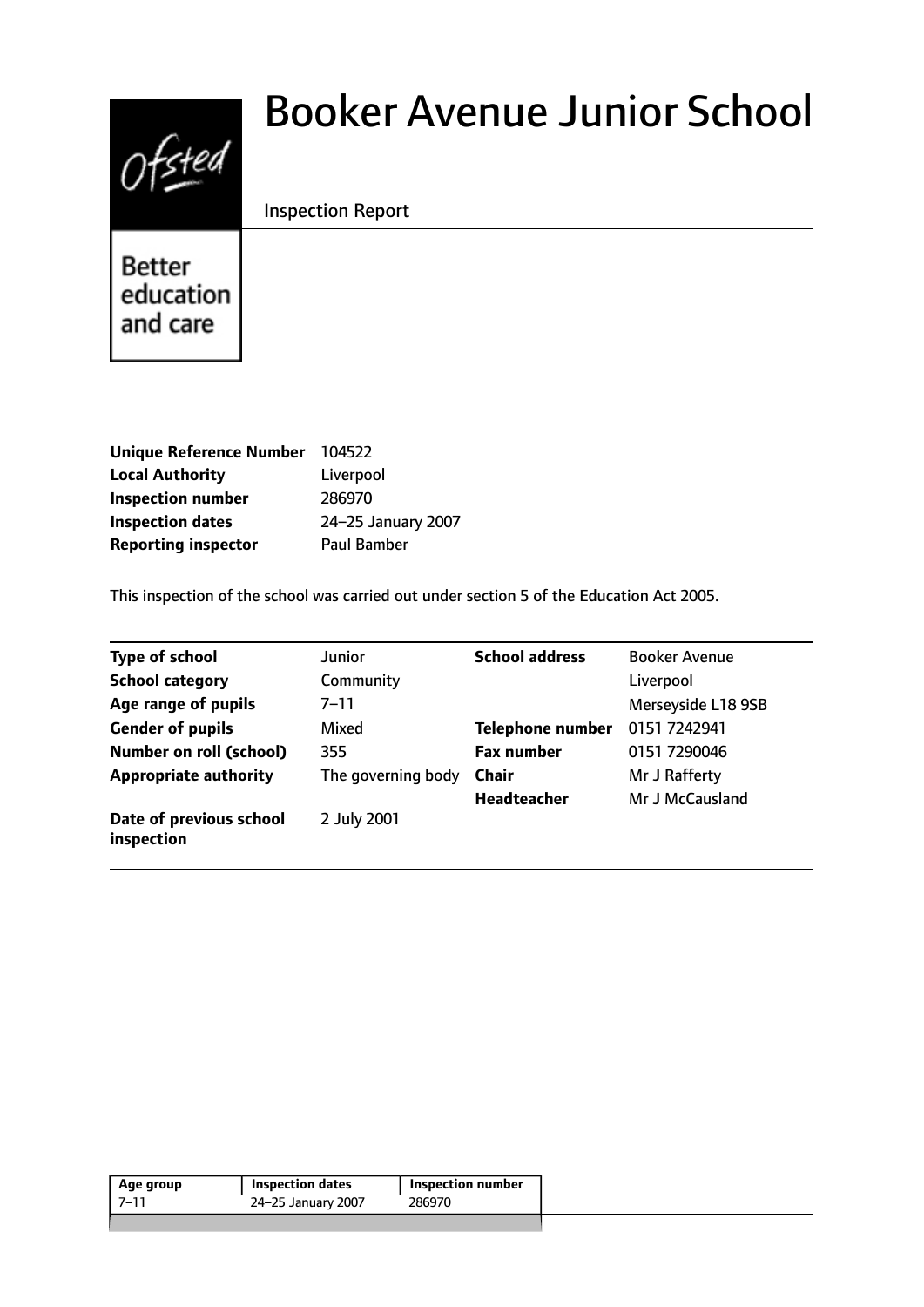© Crown copyright 2007

Website: www.ofsted.gov.uk

This document may be reproduced in whole or in part for non-commercial educational purposes, provided that the information quoted is reproduced without adaptation and the source and date of publication are stated.

Further copies of this report are obtainable from the school. Under the Education Act 2005, the school must provide a copy of this report free of charge to certain categories of people. A charge not exceeding the full cost of reproduction may be made for any other copies supplied.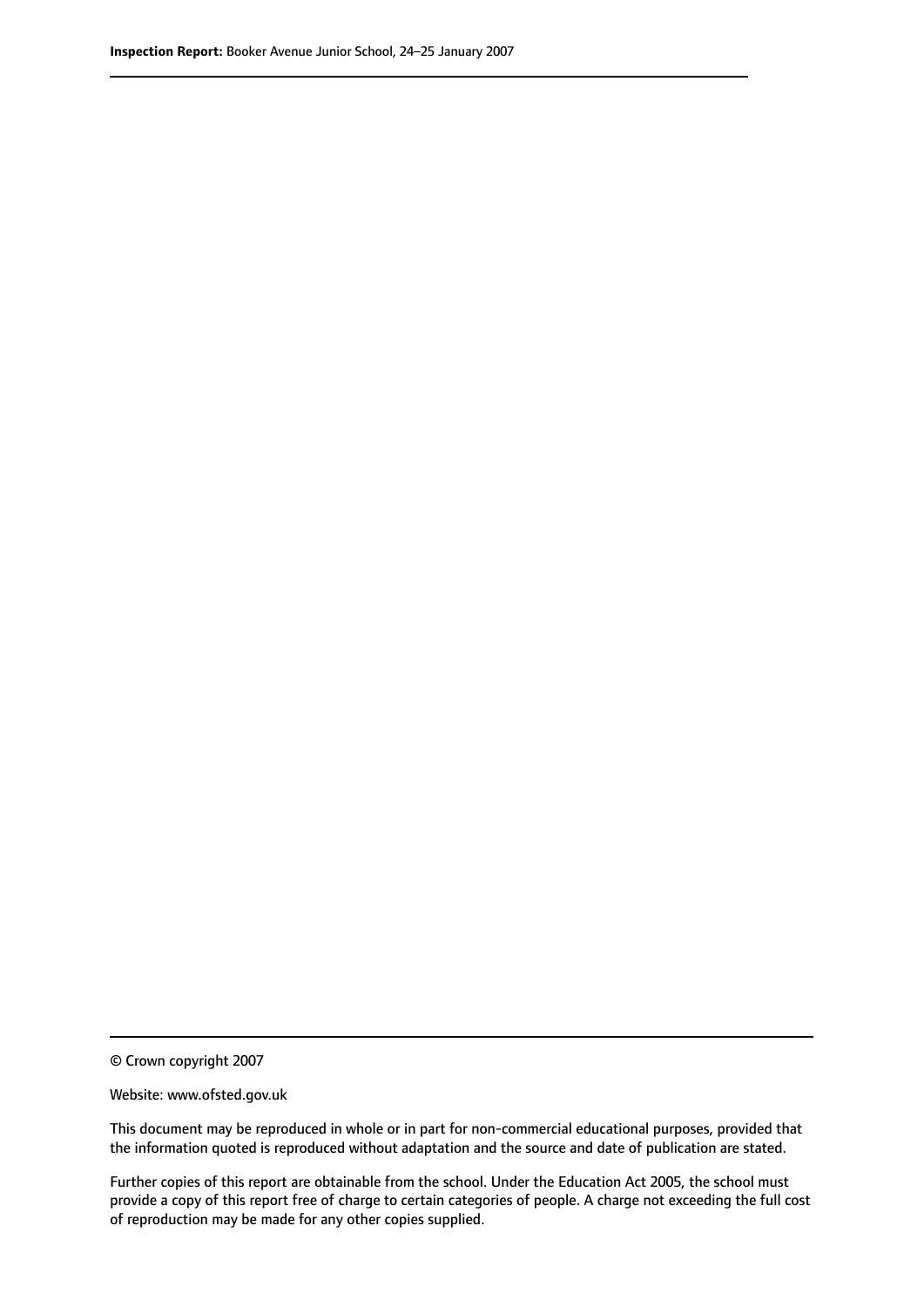# **Introduction**

The inspection was carried out by three Additional Inspectors.

## **Description of the school**

Although pupils come from a wide range of backgrounds, the majority are from relatively advantaged homes. About an average proportion has learning difficulties and/or disabilities. There is a broadly average percentage of pupils from minority ethnic groups and the proportion whose first language is not English is slightly above average. There is a small number of looked after pupils. The school has a Healthy School Award.

### **Key for inspection grades**

| Outstanding  |
|--------------|
| Good         |
| Satisfactory |
| Inadequate   |
|              |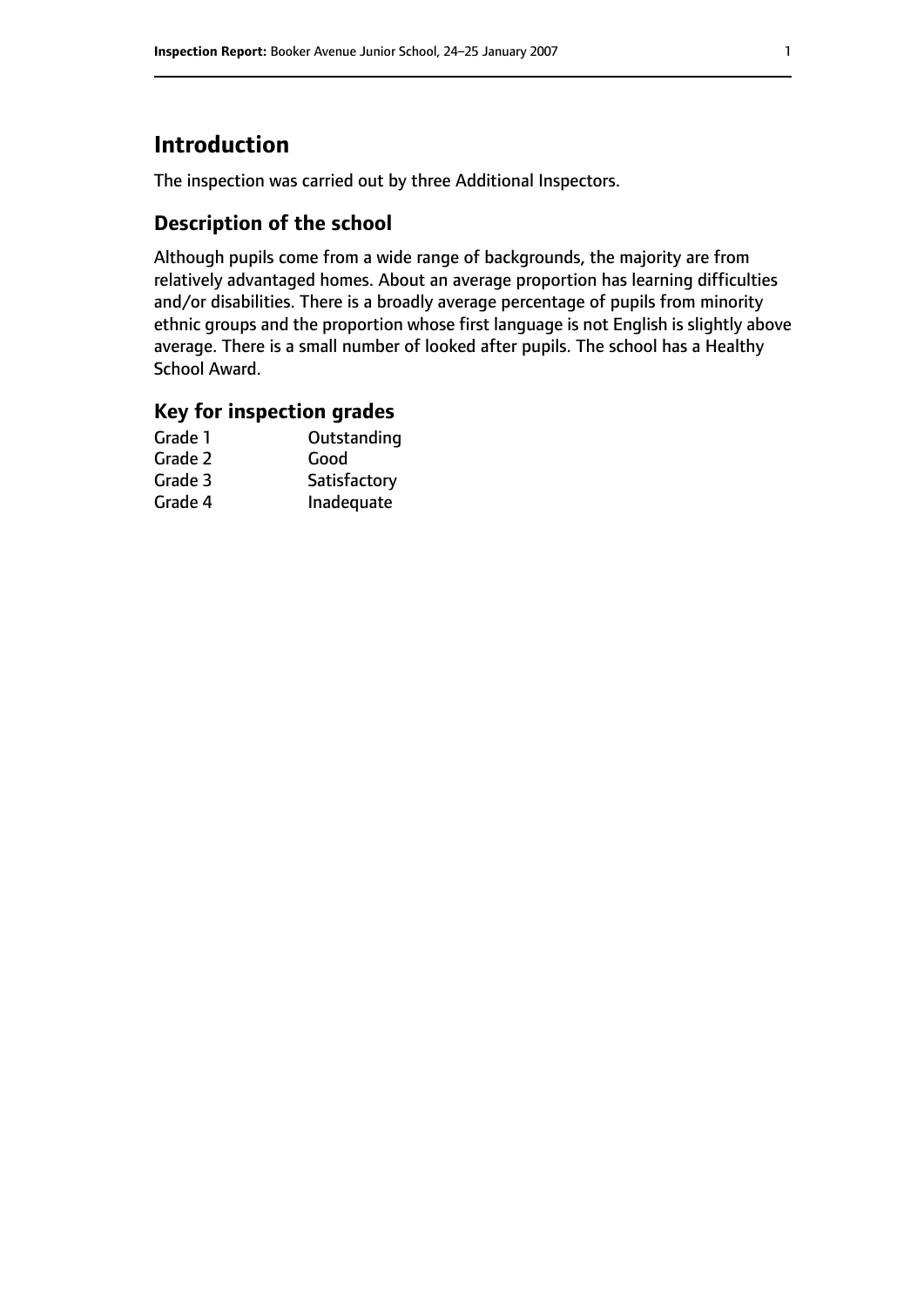## **Overall effectiveness of the school**

#### **Grade: 2**

This is a good school with outstanding features. It offers good value for money. At the heart of the school's work is its clear demonstration that Every Child Matters. The very effective lead the headteacher takes in providing the extensive range of before and after school activities greatly encourages large numbers of pupils to participate. This means that not only do pupils get great enjoyment from these activities, but that they are well prepared to use their leisure time productively in later years. The superb range of out of class activities, with opportunities to learn an instrument or acquire some spoken French, together with excellent provision for pupils with learning difficulties and/or disabilities, all contribute significantly to the outstanding curriculum. The curriculum also promotes pupils' basic skills well, enabling them to attain well above average standards and to achieve well.

The quality of teaching is consistently good. As a result, pupils enjoy lessons and progress well. The teaching and support for pupils with learning difficulties and/or disabilities are outstanding and are clearly linked to their excellent progress. Because teachers have high expectations, teach at a brisk pace, have good subject knowledge and encourage pupils to work in pairs and groups, learning is effective. The very good relationships between pupils and between pupils and adults play a large part in the positive and productive atmosphere in most lessons. Pupils behave very well in lessons and sensibly around the school. The exception is in whole-school assemblies, where too low expectations of their conduct leads to too much noise and some poor listening. Although planned, there is currently no school council, nor are there formal posts of responsibility to which pupils are appointed. This means that opportunities to contribute democratically to decision making or to learn more about the meaning of responsibility are limited. Other aspects of pupils' personal development are good and the maturity with which pupils approach lessons and play, reflect well on the effective care and support they receive. Parents understandably eulogise about the excellent support their children receive. 'The headteacher and other staff have, without doubt, on many occasions acted above and beyond the call of duty, in order to provide a truly positive educational experience for our children', is a typical comment from such parents. Although the school does track the progress individual pupils make, the system does not currently allow teachers to measure, step by step, pupils' gains in attainment during a school year. As a result, teachers are not in a strong position to judge whether pupils have achieved as well as they could.

The school is well led and managed. The headteacher's example in caring and supporting individual pupils provides a most positive role model for both staff and pupils. All staff are encouraged to hone their skills and the strong partnerships with other educational institutions, for example, with a local college, bring fresh ideas and practice into the school. Subjects are well led by enthusiastic, innovative and knowledgeable coordinators. However, too little emphasis is placed on the way in which proposed changes to the curriculum or to ways of teaching will specifically improve pupils' achievements. The school has a good record of improvement since the last inspection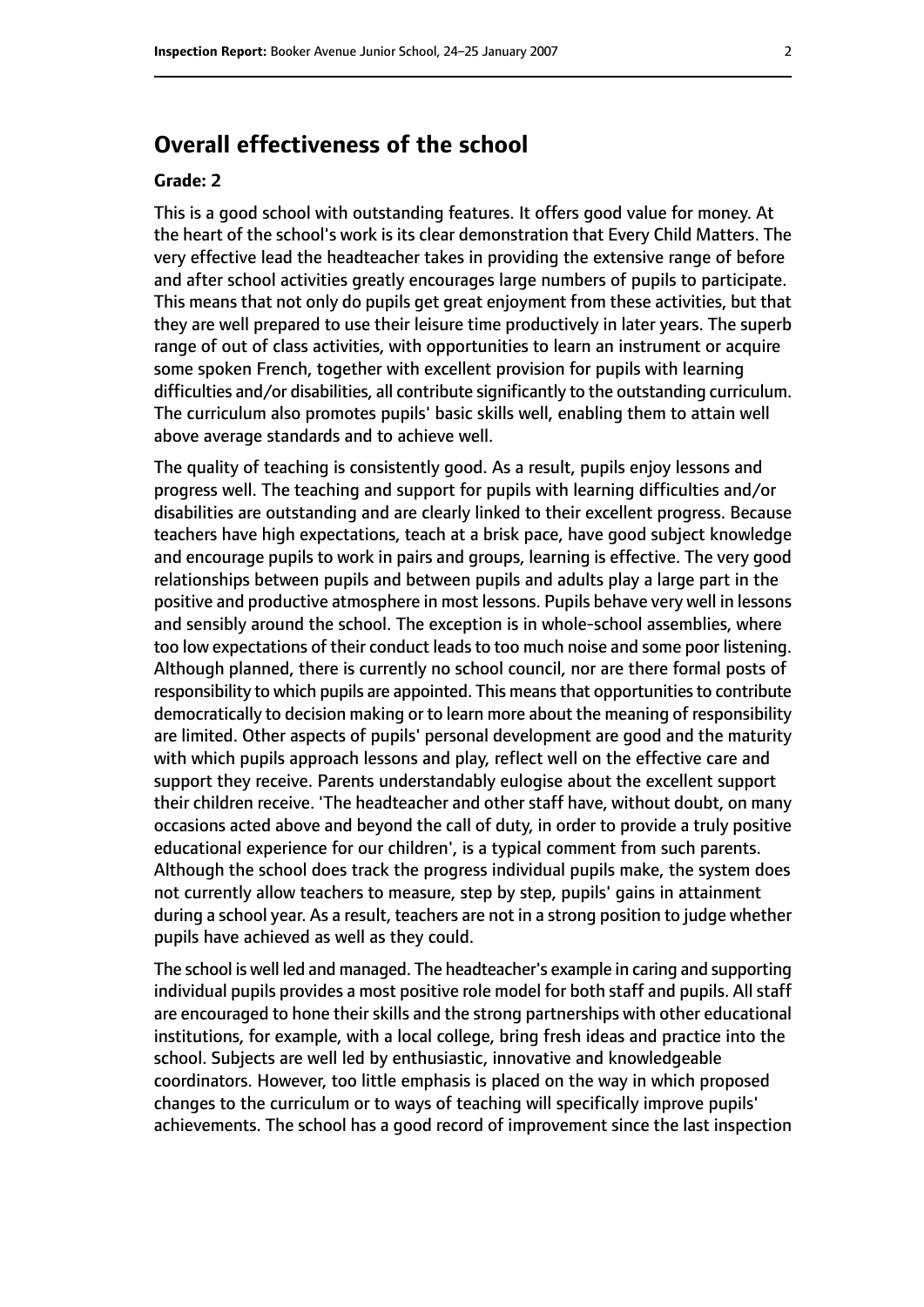and, given the clear vision for the future, its effective governance and its accurate self-evaluation, it is well placed to improve further.

#### **What the school should do to improve further**

- Give pupils more formal opportunities to take responsibility and to contribute to decision making.
- Standardise the way in which the school checks pupils' progress so that targets set for individuals and for groups are better linked to National Curriculum levels.
- Be specific about how planned changes to the curriculum or to ways of teaching will improve pupils' attainment.
- Ensure that the good conduct pupils demonstrate in lessons and around the school is reflected in assemblies.

## **Achievement and standards**

#### **Grade: 2**

Having entered the school with above average standards, all pupils achieve at least well. The progress of those pupils with learning difficulties and/or disabilities make is outstanding as a result of excellent teaching and support. Standards are consistently well above average in English, mathematics and science. Pupils develop their basic skills well, including information and communication technology (ICT) skills, and use them effectively to support their work across the whole range of subjects. Compared nationally, boys perform very well because of recent effective changes in their curriculum and the way in which they are taught. More able pupils reach the high standards of which they are capable. The achievements of those with a gift or a talent in an academic subject, in sport or in the arts, particularly music, is celebrated and nurtured.

## **Personal development and well-being**

#### **Grade: 2**

Pupils' personal development and well-being are good. Pupils clearly enjoy coming to school. This can be seen in their very good attendance and the many happy, smiling faces in school. Behaviour is generally good around school and often better than that in lessons. Pupils feel safe in school. They have an excellent understanding of healthy lifestyles, eating healthily and taking part in large numbers in the very many sporting clubs. Spiritual, moral, social and cultural development is good with pupils clearly knowing right from wrong. Their commitment to racial equality and harmony is evident in the way pupils of different ethnic backgrounds work and play happily together at school. Pupils are keen to take responsibilities and to contribute to decision making, but have few opportunities to do so formally. This limits their experiences in assuming responsibilities over a sustained period or to partake in processes that would promote their understanding of democratic society.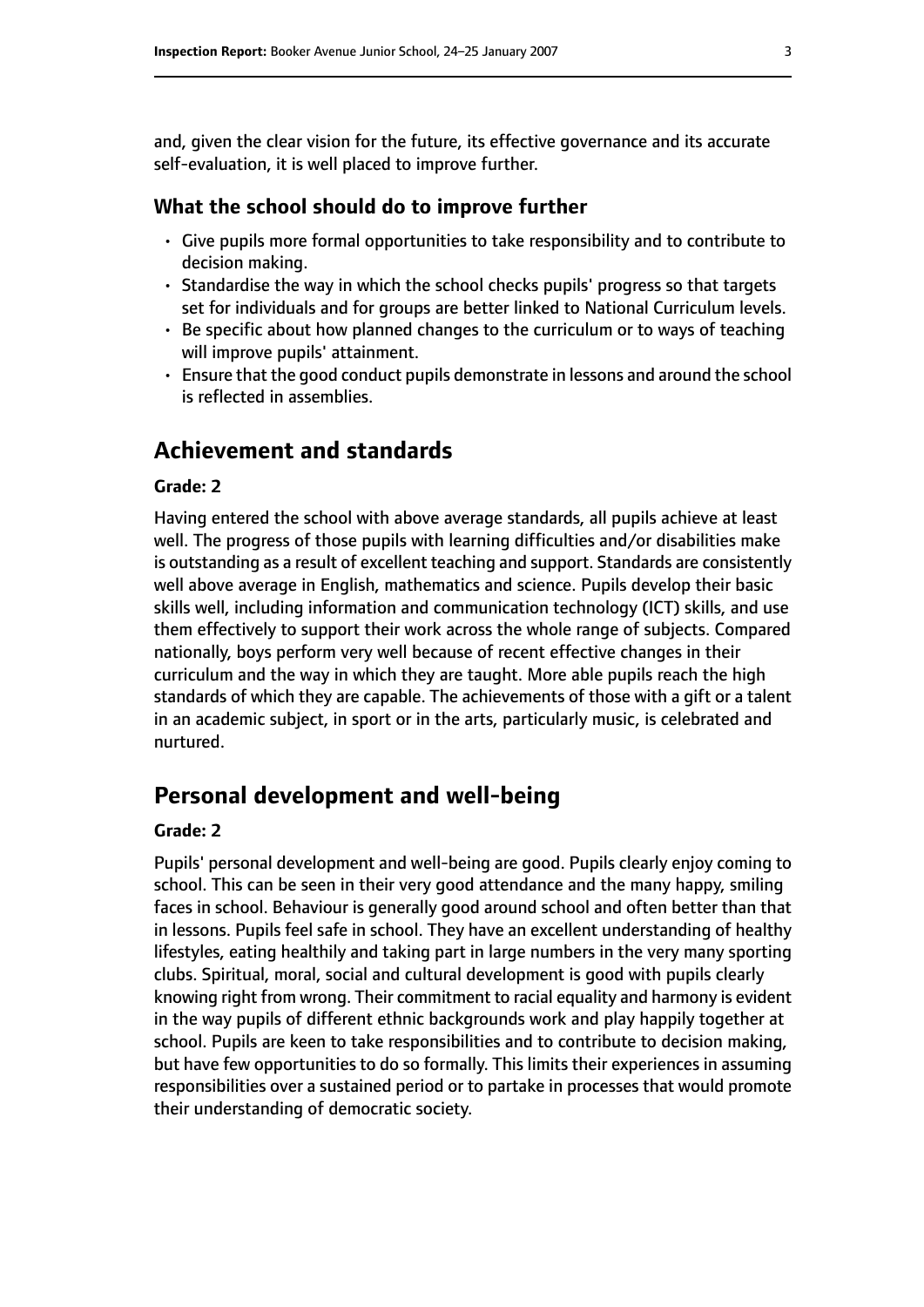## **Quality of provision**

#### **Teaching and learning**

#### **Grade: 2**

Pupils learn effectively because they are well taught. 'Teachers make lessons interesting and help you if you get stuck', was a characteristic response from pupils. Lessons are planned carefully; pupils are left in no doubt about what they should learn and the expectations for the amount of work to be produced. Teachers use their good subject knowledge to explain things systematically to clarify pupils' understanding. The frequent use of new technology, such as interactive whiteboards and camcorders, enhances pupils' enjoyment and comprehension. Good examples of this were evident in mathematics and in design and technology. The teaching and support provided for pupils with learning difficulties and/or disabilities are excellent, resulting in their outstanding achievement. They are successfully challenged to do their best and to work at a good pace. Those very few pupils for whom English is not their first language have effective support and they achieve as well as most other pupils as a result.

#### **Curriculum and other activities**

#### **Grade: 1**

Pupils receive a very rich curriculum that goes beyond statutory requirements. For instance, every class is taught French by a specialist native speaker.

In English and mathematics, the setting of pupils by ability in each year group is a strength and enables them to make good progress in their basic skills. Pupils with English as an additional language are well catered for.

Provision for pupils with learning difficulties and/or disabilities is excellent, with pupils taught in small classes with a high level of support. This is a key factor in the outstanding progress made by them. The range and quality of the out-of-class activities offered are exemplary and contribute greatly to pupils' enjoyment of school. Many pupils start each day with energetic activity that they thoroughly enjoy. This contributes greatly to their healthy lifestyles and helps them to be fully alert to start their lessons. The extensive opportunities pupils have to learn musical instruments and to be involved in musical performances allow them to develop these interests, as well as contributing significantly to their personal and cultural development.

#### **Care, guidance and support**

#### **Grade: 2**

Care, guidance and support are good. The school takes good care of all its pupils. Pupils trust staff and know who to turn to if they need help. There is effective support for them when they are upset or troubled. Parents and carers feel welcome in the school and are encouraged to be involved in their children's education. The pupils say they feel safe in school, because all the staff deal with any instances of bullying effectively. Staff put the established procedures to ensure child protection and health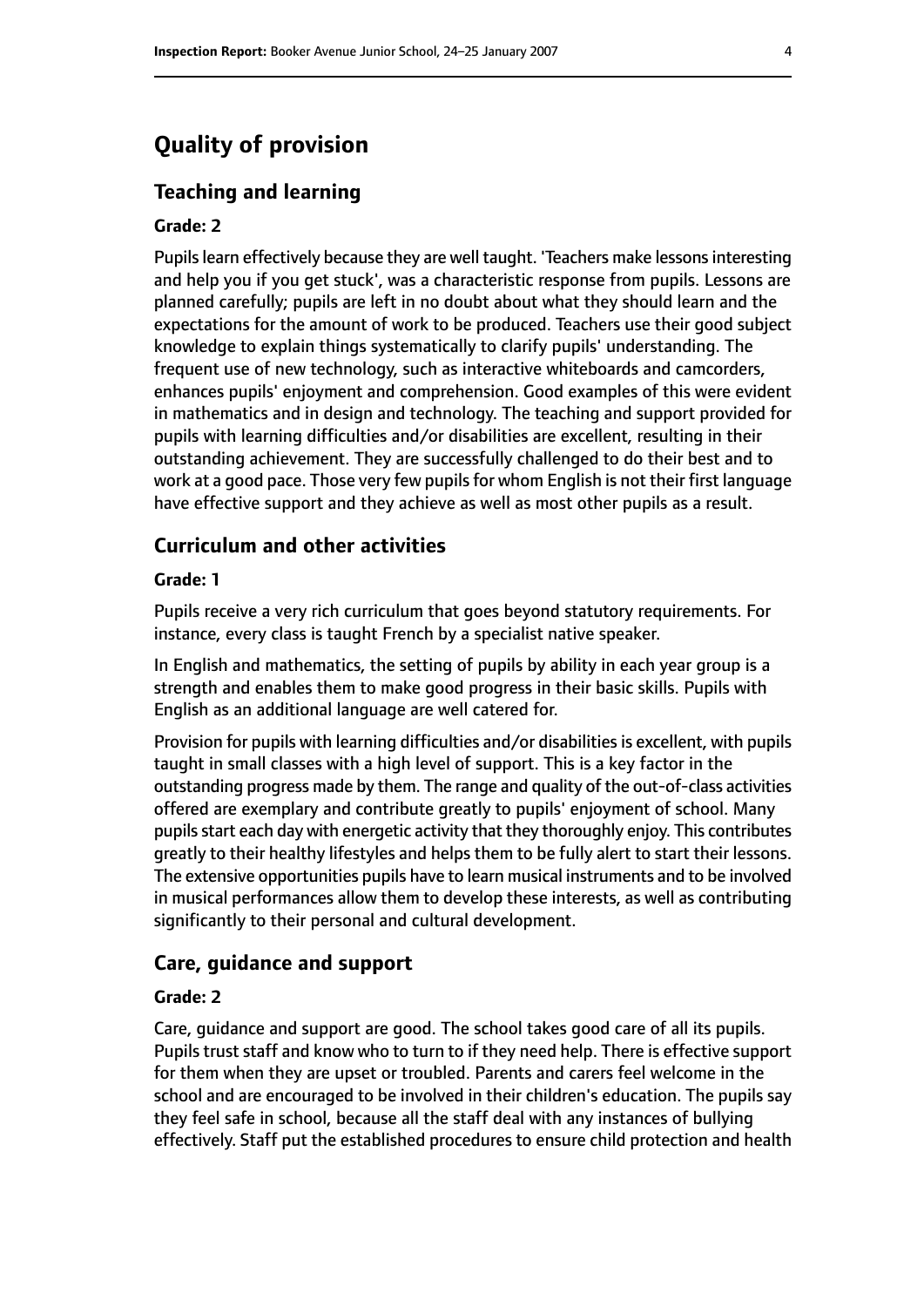and safety into daily practice. There are clear strategies in place for the early identification of pupils who need additional support. Staff know their pupils exceptionally well and, through discussion and marking, support them in their work. However, some lack of standardisation in the way that pupils' progress is tracked means that it is not always easy to check on the incremental progress pupils make in their work.

## **Leadership and management**

#### **Grade: 2**

Good senior leadership is at its most effective in promoting a rich and stimulating curriculum and in providing pupils with high quality care and support. It isless effective in providing opportunities for pupils to assume formal responsibilities or contribute to decision making. The strong leadership of the headteacher ensures good standards and achievement and greatly influences the caring, family ethos of this large school. The personal example of senior and middle managers encourages pupils to pursue a very healthy lifestyle. Close partnerships with the church, initial teacher training (ITT) institutions, other schools and with the local community considerably enhance pupils' learning, curriculum and personal and cultural development. Parents strongly support the school's work, especially its outstanding curriculum and excellent provision for pupils with learning difficulties and/or disabilities. Subject leaders are very committed to improving provision and are innovative, but they are insufficiently focused on how their actions impact on pupils' achievements. Governors contribute well to the school's development, especially in improving buildings and resources, and they manage finances prudently.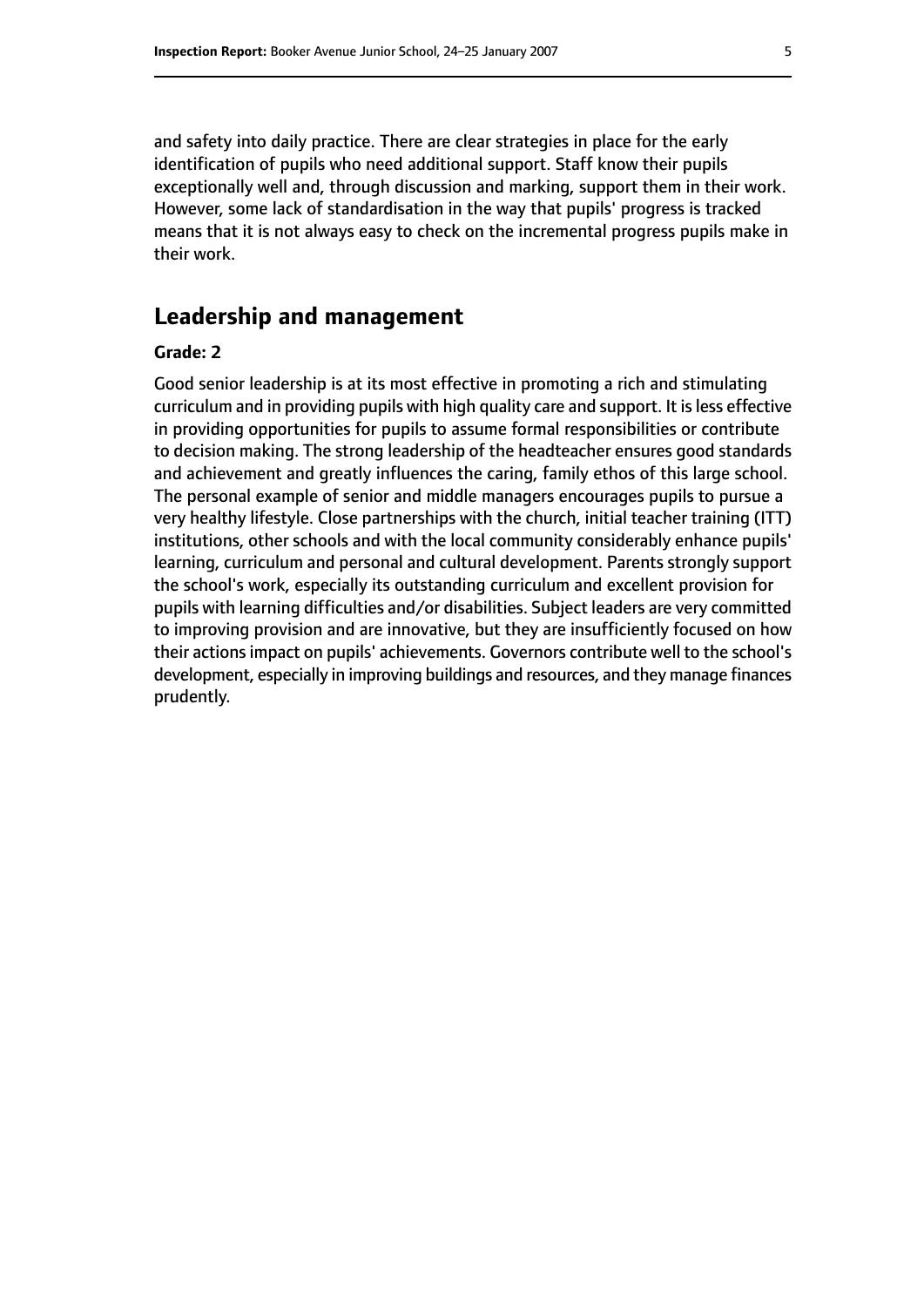**Any complaints about the inspection or the report should be made following the procedures set out inthe guidance 'Complaints about school inspection', whichis available from Ofsted's website: www.ofsted.gov.uk.**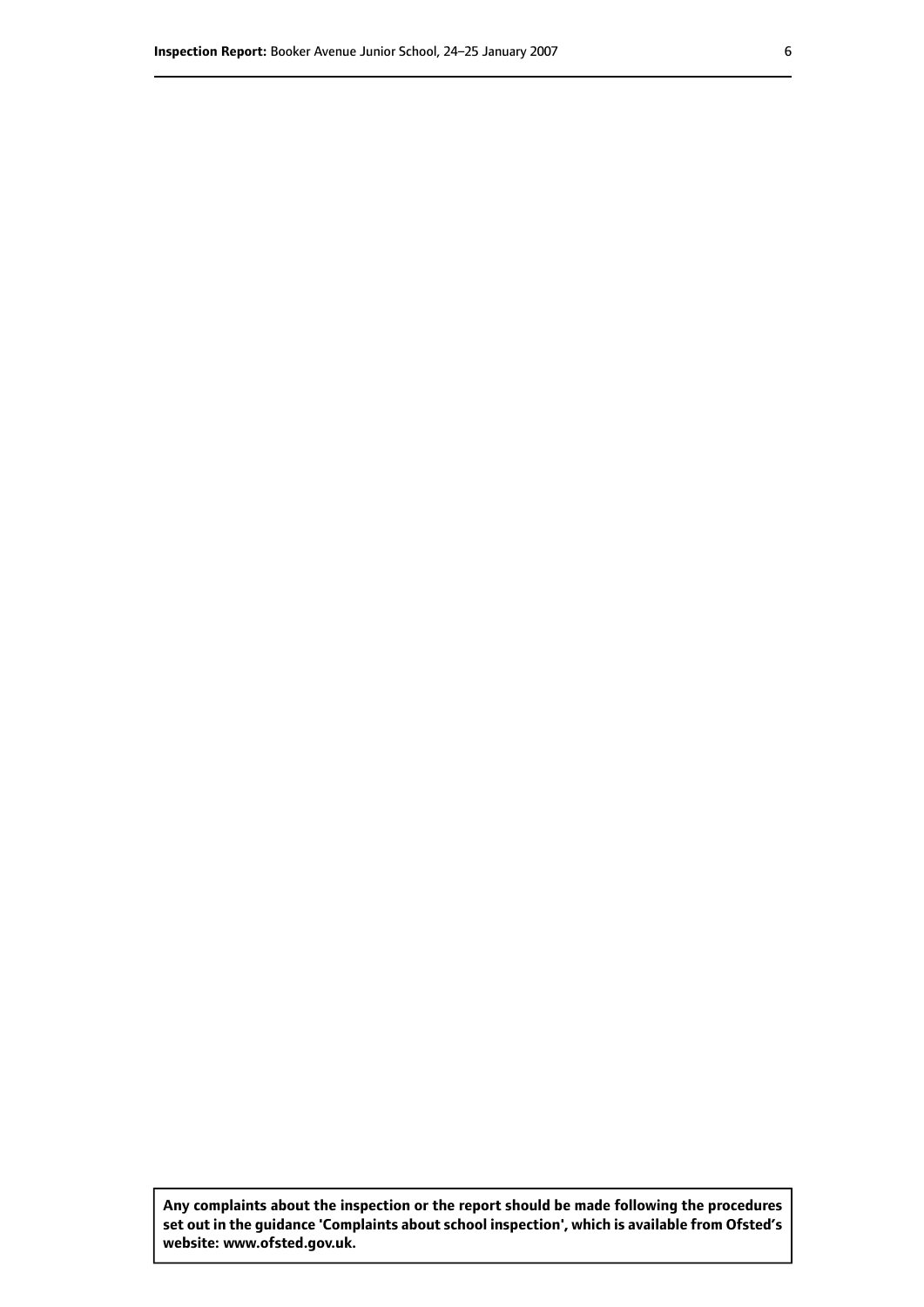# **Inspection judgements**

| Key to judgements: grade 1 is outstanding, grade 2 good, grade 3 satisfactory, and grade 4 | <b>School</b>  |
|--------------------------------------------------------------------------------------------|----------------|
| inadeauate                                                                                 | <b>Overall</b> |

## **Overall effectiveness**

| How effective, efficient and inclusive is the provision of education, integrated<br>care and any extended services in meeting the needs of learners? |     |
|------------------------------------------------------------------------------------------------------------------------------------------------------|-----|
| How well does the school work in partnership with others to promote learners'<br>well-being?                                                         |     |
| The effectiveness of the school's self-evaluation                                                                                                    |     |
| The capacity to make any necessary improvements                                                                                                      |     |
| Effective steps have been taken to promote improvement since the last<br>inspection                                                                  | Yes |

## **Achievement and standards**

| How well do learners achieve?                                                                               |  |
|-------------------------------------------------------------------------------------------------------------|--|
| The standards <sup>1</sup> reached by learners                                                              |  |
| How well learners make progress, taking account of any significant variations between<br>groups of learners |  |
| How well learners with learning difficulties and disabilities make progress                                 |  |

## **Personal development and well-being**

| How good is the overall personal development and well-being of the<br>learners?                                  |  |
|------------------------------------------------------------------------------------------------------------------|--|
| The extent of learners' spiritual, moral, social and cultural development                                        |  |
| The behaviour of learners                                                                                        |  |
| The attendance of learners                                                                                       |  |
| How well learners enjoy their education                                                                          |  |
| The extent to which learners adopt safe practices                                                                |  |
| The extent to which learners adopt healthy lifestyles                                                            |  |
| The extent to which learners make a positive contribution to the community                                       |  |
| How well learners develop workplace and other skills that will contribute to<br>their future economic well-being |  |

## **The quality of provision**

| How effective are teaching and learning in meeting the full range of the<br>learners' needs?            |  |
|---------------------------------------------------------------------------------------------------------|--|
| How well do the curriculum and other activities meet the range of needs  <br>and interests of learners? |  |
| How well are learners cared for, guided and supported?                                                  |  |

 $^1$  Grade 1 - Exceptionally and consistently high; Grade 2 - Generally above average with none significantly below average; Grade 3 - Broadly average to below average; Grade 4 - Exceptionally low.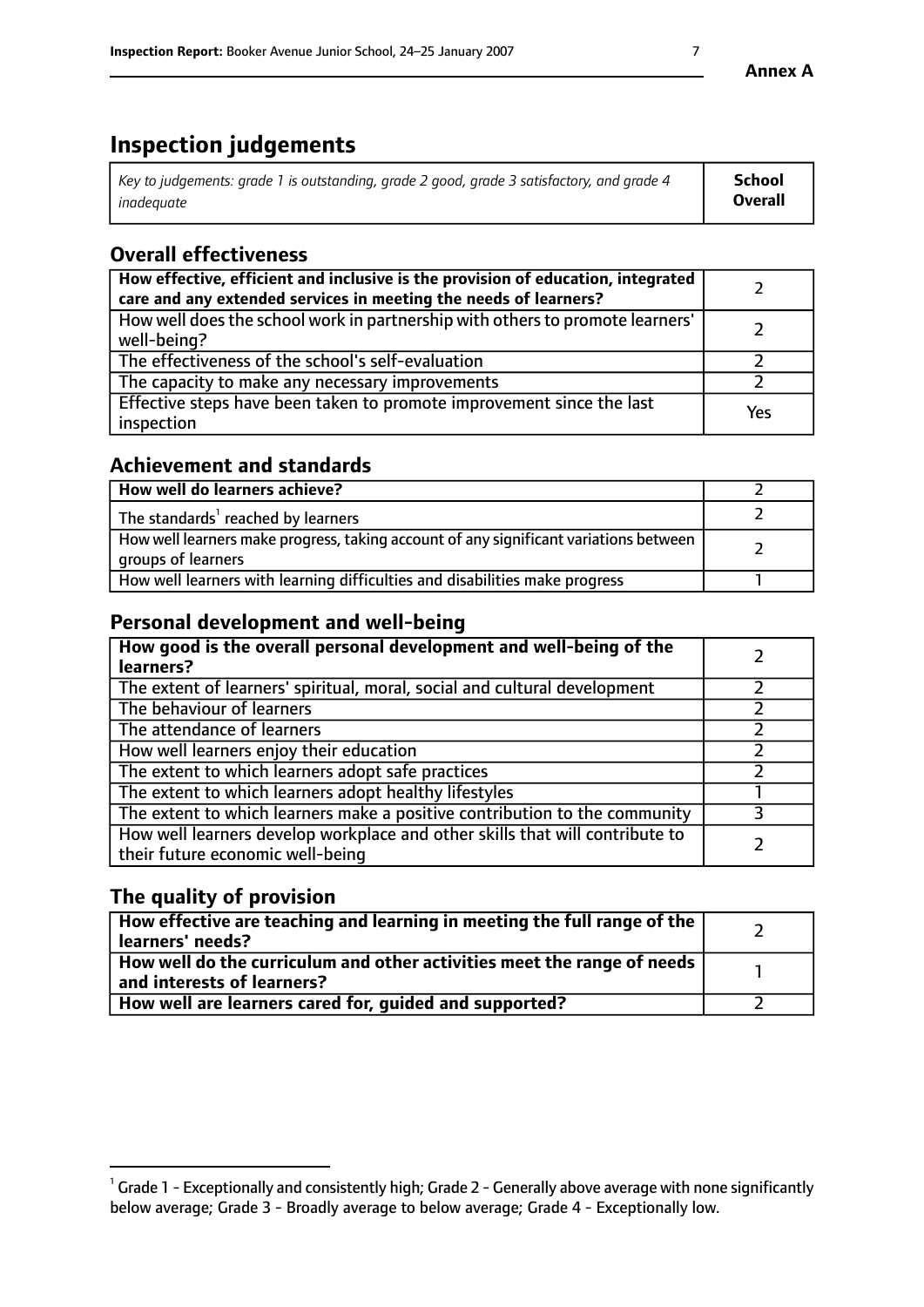# **Leadership and management**

| How effective are leadership and management in raising achievement<br>and supporting all learners?                                              |     |
|-------------------------------------------------------------------------------------------------------------------------------------------------|-----|
| How effectively leaders and managers at all levels set clear direction leading<br>to improvement and promote high quality of care and education |     |
| How effectively performance is monitored, evaluated and improved to meet<br>challenging targets                                                 |     |
| How well equality of opportunity is promoted and discrimination tackled so<br>that all learners achieve as well as they can                     |     |
| How effectively and efficiently resources, including staff, are deployed to<br>achieve value for money                                          |     |
| The extent to which governors and other supervisory boards discharge their<br>responsibilities                                                  |     |
| Do procedures for safequarding learners meet current government<br>requirements?                                                                | Yes |
| Does this school require special measures?                                                                                                      | No  |
| Does this school require a notice to improve?                                                                                                   | No  |